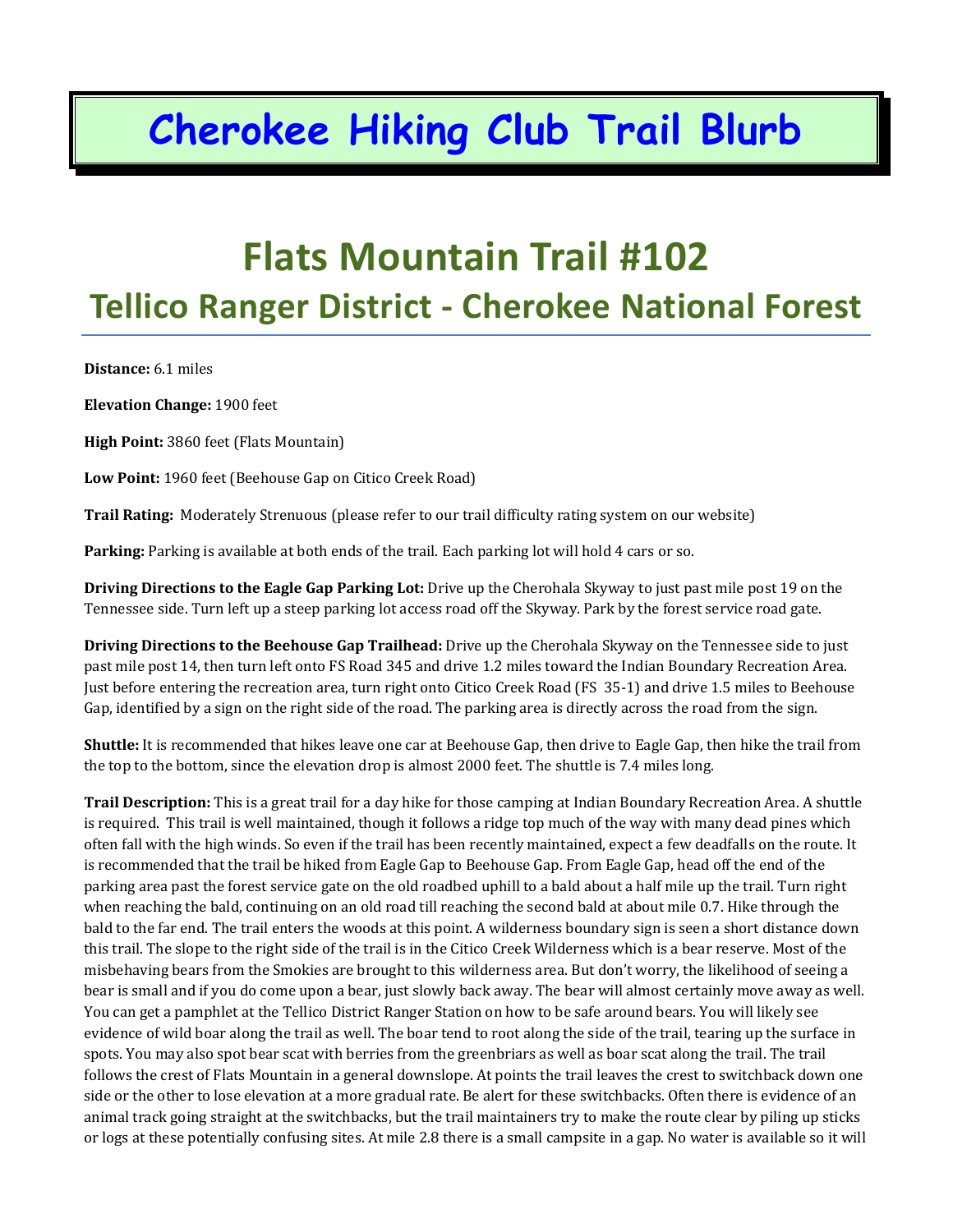be necessary to carry in your water. Along the ridgeline trail there are many great views in the Citico Wilderness and to the crests along the state line which reach of 5000 feet in elevation. To the left side one can see the lake at the Indian Boundary Recreation Area and beyond that at places one can see the Tennessee River and Tellico Lake as well as the Cumberland Plateau on a clear day. At mile 3.9, the trail comes to the end of a ridge with a steep downslope. The trail at this point switchbacks to the right and zigzags down the wilderness side of the ridge to reach the lower elevations below the steep downslope. You may hear Citico Creek below you to your right. Citico Creek is a large mountain brook with many waterfalls and major rapids. Continue on the trail to the Beehouse Gap parking area at mile 6.1. When you reach your car, you may want to drive another mile on down the road to Citico Creek. The road parallels the creek for many miles with many beautiful cascades. The creek is famous for its trout fishing. There are many marked primitive campsites along the creek. At the point where the road reaches the creek, 1.0 miles past Beehouse Gap, is a large primitive campground called Warden Fields. This area used to be a large logging camp to log out the huge trees in the Citico Creek watershed. At Warden Fields, there are 4 trailheads leading up into the Citico Creek Wilderness (Pine Ridge, Brush Mountain, South Fork Citico Creek, and North Fork Citico Creek trails) which all intersect with the Benton MacKaye Trail at the state line and into the trails of the Joyce Kilmer‐Slickrock Wilderness. Several great backpack loops are possible out of the Warden Fields Campsite. Look for a trail blurb on this extensive trail system on the Cherokee Hiking Club website in the near future.

**Camping:** The only campsite is at mile 2.8 along the trail. This is a small campsite which will fit 3 or so tents. No water is available at the campsite. A fire circle is available, but be careful and be sure your fire is completely out when you leave the site. Campers who frequent this area commonly camp at Indian Boundary or one of the primitive sites along Citico Creek.

**Water:** No creek crossings or reliable springs are found along the entire distance of this ridgetop trail. Occasionally seeps can be found along the trail during times of wet weather. Bring at least 2 quarts of water per person for this hike, especially in the hot part of the summer.

**Cell phones:** Cell phone service is spotty in the Tellico Ranger District of the Cherokee National Forest, but good service is available in Tellico Plains. Emergency is 9‐1‐1.

**Trail Maintenance:** This and other trails in the Tellico Ranger District of the Cherokee National Forest are maintained by volunteers. If you would like to volunteer, contact the Tellico District Ranger Station at 423‐253‐8400 (250 Ranger Station Road, Tellico Plains, TN 37385, lesliemsmith@fs.fed.us). If you see something which needs the attention of the trail maintainers, please contact the ranger station.

Updated March 7, 2009

This trail blurb was developed by the Cherokee Hiking Club, 2359 Varnell Road, Cleveland, TN 37311. For more information, check out our website at www.CherokeeHikingClub.org

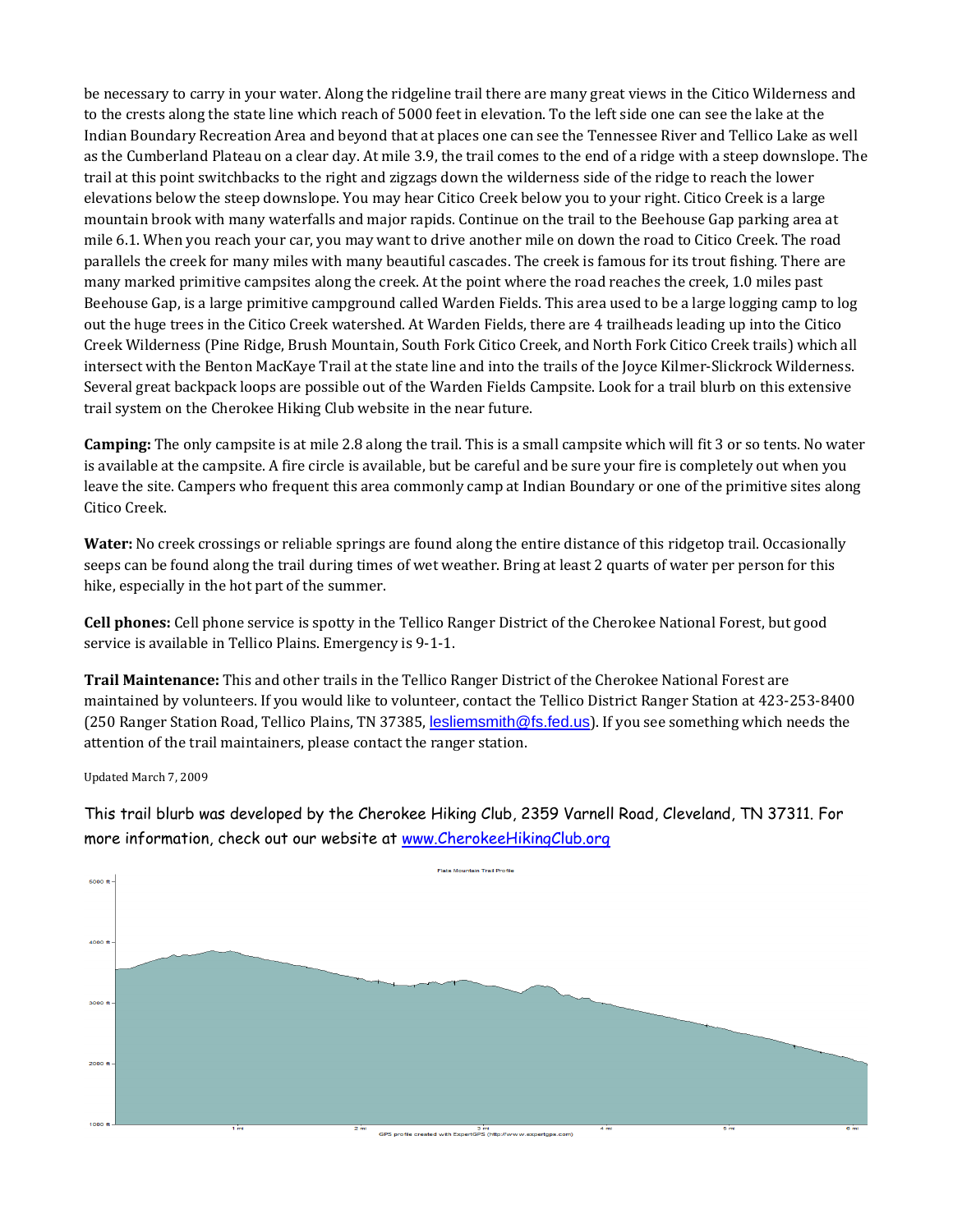# **Cherokee Hiking Club Trail Blurb**

#### **Flats Mountain Trail #102 Tellico Ranger District – Cherokee National Forest**